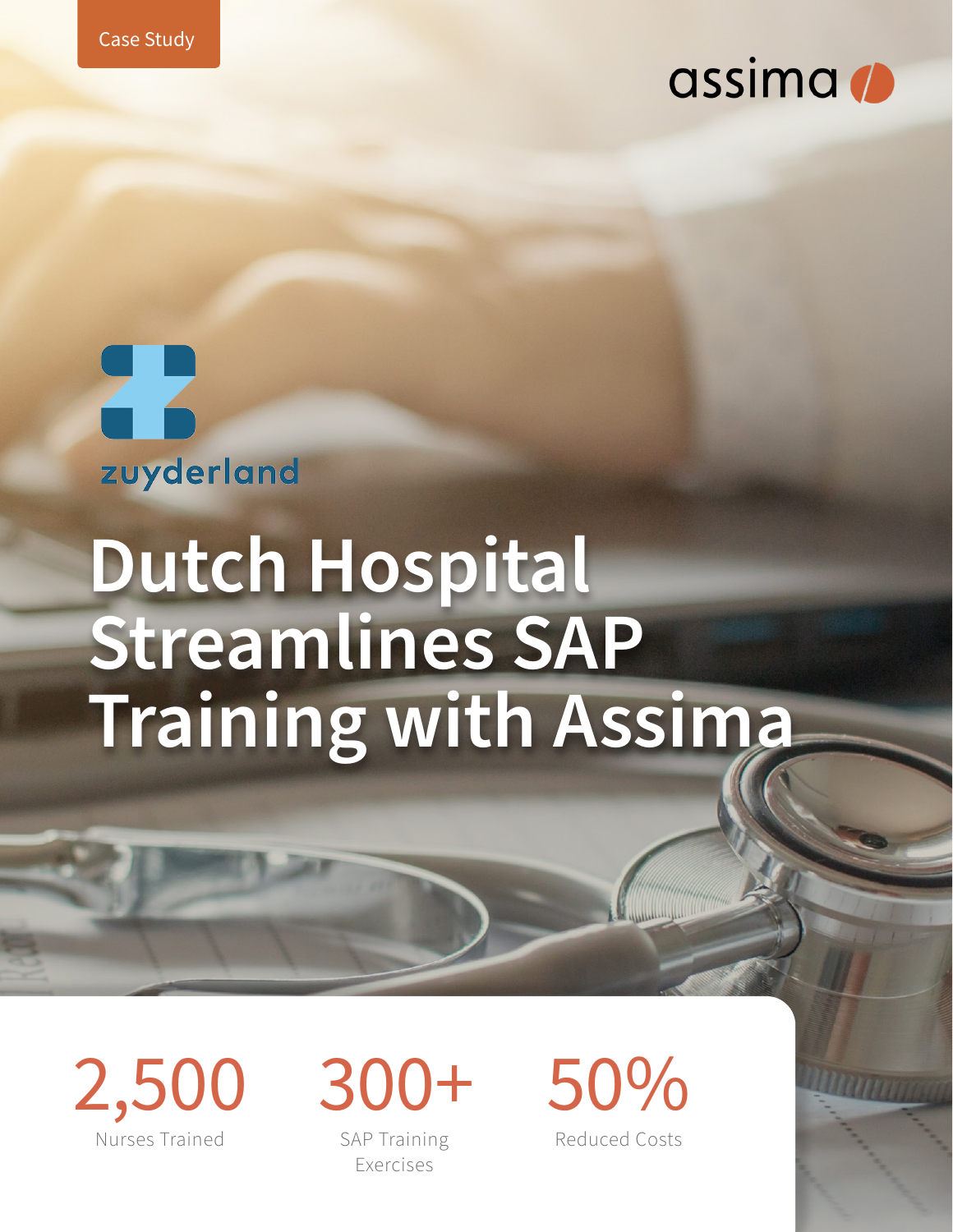### Challenges

Innovation can be challenging for health care providers. On one hand, the latest technology advancements are required to increase efficiency and deliver the best patient care. On the other, patient-facing staff must be available 24/7, which leaves little or no time to either deploy new systems, or to train staff to use them. This was the situation for Zuyderland MC in Heerlen in the Netherlands. The organization, which operates four hospitals, wanted to deploy SAP as its main nursing app, with no disruptions to patient-facing services.

"We couldn't afford any disruption or downtime during the SAP deployment," noted Zuyderland MC Manager, Leerhuis Hans van Herwaarden. "Equally importantly, we needed to train 2,500 nursing staff to start working with the new SAP systems before going live to ensure a seamless patient experience throughout the migration."



 *We needed to train 2,500 nursing staff to start working with the new SAP systems before going live to ensure a seamless patient experience throughout the migration.*

Leerhuis Hans van Herwaarden, Zuyderland MC Manager

## Solutions

After evaluating different training technologies and approaches, Zuyderland MC chose Assima Train to support its mission critical SAP training program for nurses. "Assima Train was unique among the training systems we looked at," noted Hans van Herwaarden. "Instead of using expensive, standalone training clients and classroom-only training, it creates clones of the live application that can be used online or in classes as the foundation for interactive online training."

Based on their extensive knowledge of patient care processes, a team of Zuyderland MC nurses built approximately 300 Assima training exercises to prepare staff in advance of the

SAP deployment. Technical consulting was provided by an on-site Assima consultant, who helped the nurses clone the live app and develop the required training materials.

Training was created in a number of media outputs to suit the specific needs of different employee types and demographics. "Some of our nurses respond better to printed training materials, while others want to watch videos or take interactive classes online," said Hans van Herwaarden. "With Assima, we've been able to create great multimedia training resources – all stored in a single, centralized, easy-to-maintain system."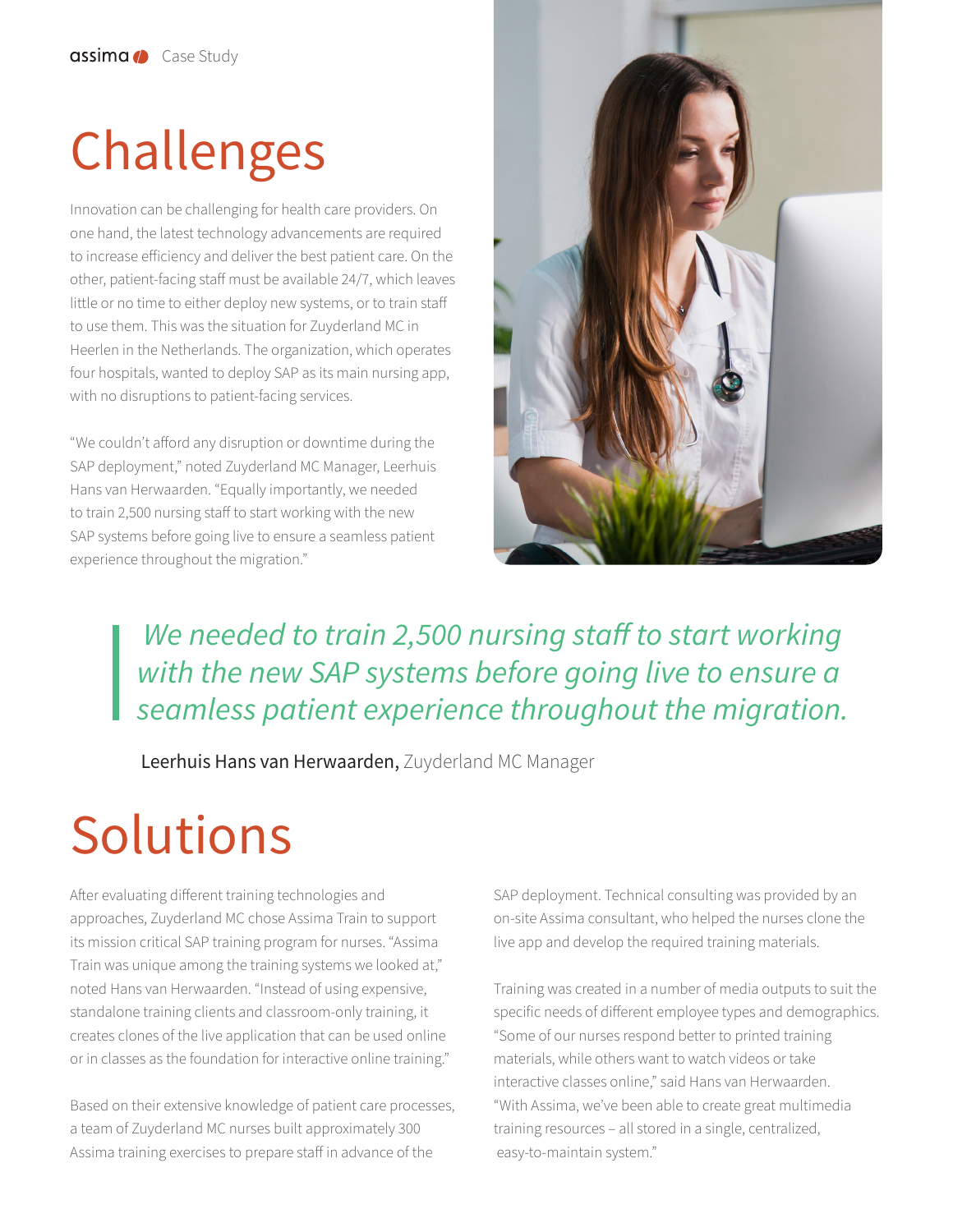### *Assima creates an exact replica of the live app that is completely interactive, but with no sensitive patient data to worry about.*

Leerhuis Hans van Herwaarden, Zuyderland MC Manager

### Benefits

With Assima Training Suite, Zuyderland MC trained 2,500 nurses on SAP rapidly and cost effectively. Classroom training requirements for nurses were reduced by 50%, delivering associated cost savings and freeing staff to spend more time with patients. Zuyderland MC has combined instructor-led training with eLearning, reducing the classroom training requirement for each nurse from seven days to just three and a half days. "Instead of training 2,500 nurses from scratch in the classroom, we sent out a link to Assima eLearning exercises and asked them all to prepare in advance of their classroom training sessions", said Hans van Herwaarden. "That meant classroom sessions were focused on consolidating their knowledge and answering questions, which made the whole thing much faster and more efficient." Having the classroom training requirement for nurses delivered major cost savings for the hospital, while also improving the patient experience.

#### Protection for Sensitive Patient Data

Assima solutions enabled Zuyderland MC to train nurses with no risk to sensitive patient data. "Assima creates an exact replica of the live app that is completely interactive, but with no sensitive patient data to worry about," said Hans van Herwaarden. "It's a secure training approach that is also compliant with healthcare industry regulations for data protection and management."

#### Continual Improvement

In the near future, Zuyderland MC will deploy Assima Assist, an in-app support and training system that helps nurses minimize errors and provide the best patient care in the long term. "We're keen to deploy Assima Assist, which provides prompts and guidance for nurses from within their SAP applications," said Hans van Herwaarden. "As well as helping them complete tasks more efficiently, the technology also checks customer's medical and billing details against a range of databases to ensure that mistakes are minimized."

#### High-Quality, Effective Training

The quality and consistency of Assima training also helped Zuyderland MC enhance patient care. "Because the Assima clones are exact copies of the live SAP application, nurses are building their skills and confidence on the new system very quickly," said Hans van Herwaarden. "As a result, the SAP migration has been completely transparent to patients, who received excellent care throughout."

#### Taking Process Changes in their Stride

Assima Assist also helps hospitals manage frequent updates in process and compliance requirements. "Every month, our systems change in some way, and we can't retrain nurses every time it happens," said Hans van Herwaarden. "With Assima Assist, we could inform nurses of changes in SAP as they work, which is a huge advantage for us, and also for our patients."